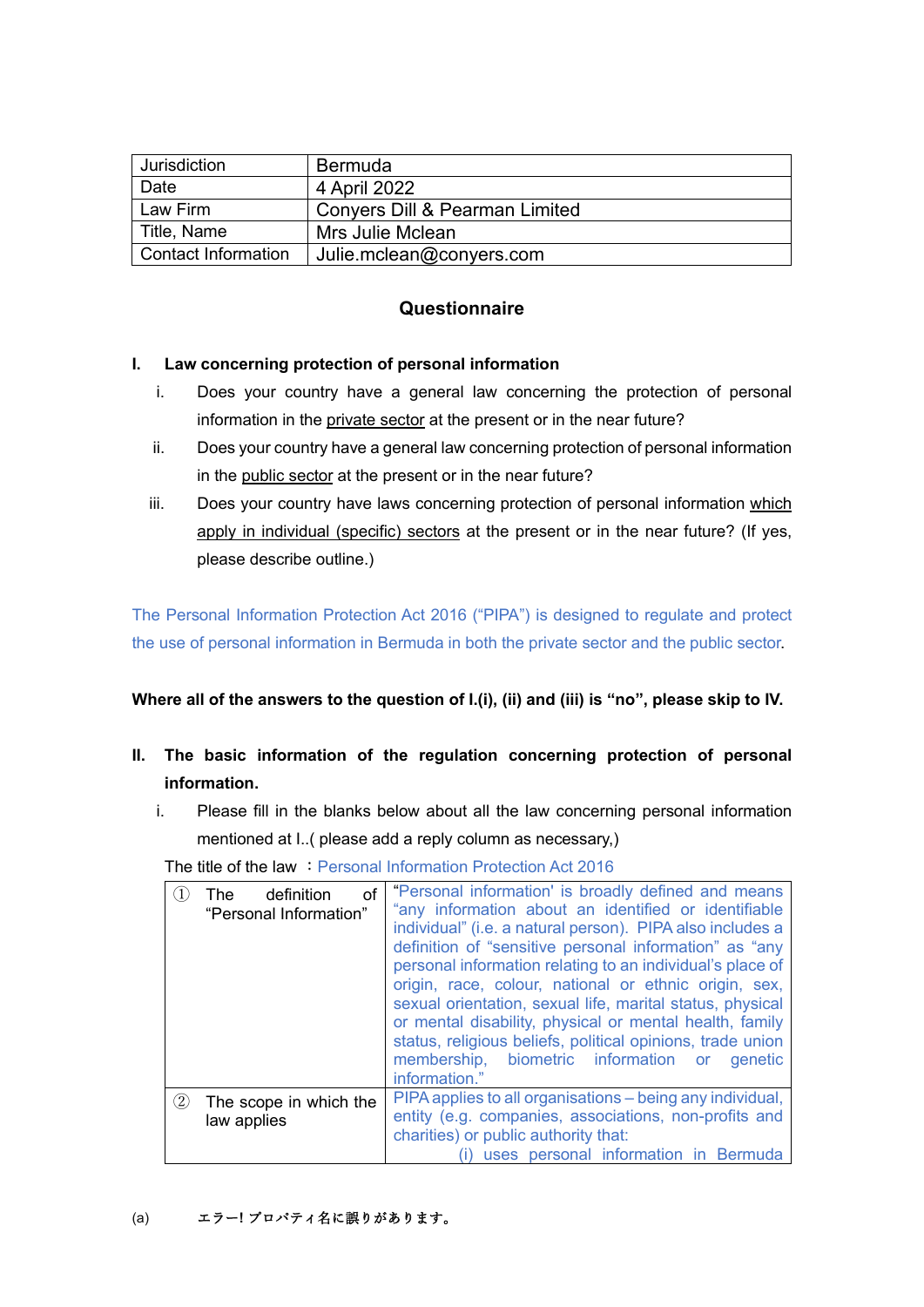|                       | (PIPA does not apply to the use of personal<br>information outside of Bermuda); and<br>(ii) where that personal information is used<br>wholly or partly by automated means<br>(electronically in computer files) or where its<br>use, if not by automated means, forms (or is<br>intended to form) part of a structured filing<br>system |
|-----------------------|------------------------------------------------------------------------------------------------------------------------------------------------------------------------------------------------------------------------------------------------------------------------------------------------------------------------------------------|
| (3)                   | PIPA only applies to personal information used in                                                                                                                                                                                                                                                                                        |
| The territorial scope | <b>Bermuda</b>                                                                                                                                                                                                                                                                                                                           |

The title of the law :

|    | definition<br>Thel<br>Ωf<br>"Personal Information" |  |
|----|----------------------------------------------------|--|
| 2) | The scope in which the<br>law applies              |  |
| 3) | The territorial scope                              |  |

#### ii. If there are any special instructions about the laws, please describe them.

Although passed in 2016, most substantive provisions of PIPA are not yet in force. However, it is expected that the full Act will be enacted in 2022.

### **III. OECD Privacy Principles**

i. If there are any provision of law which embody each OECD Privacy Principle in your country, please describe the outlines.

[https://www.oecd.org/sti/ieconomy/oecdguidelinesontheprotectionofprivacyandtran](https://www.oecd.org/sti/ieconomy/oecdguidelinesontheprotectionofprivacyandtransborderflowsofpersonaldata.htm) [sborderflowsofpersonaldata.htm](https://www.oecd.org/sti/ieconomy/oecdguidelinesontheprotectionofprivacyandtransborderflowsofpersonaldata.htm)

- (a) Collection Limitation Principle PIPA provides that the collection of personal information should be proportionate to the purpose it is required for.
- (b) Data Quality Principle PIPA is consistent with this principle
- (c) Purpose Specification Principle PIPA is consistent with this principle
- (d) Use Limitation Principle PIPA is consistent with this principle
- (e) Security Safeguards Principle PIPA is consistent with this principle
- (f) Openness Principle PIPA is consistent with this principle
- (a) エラー**!** プロパティ名に誤りがあります。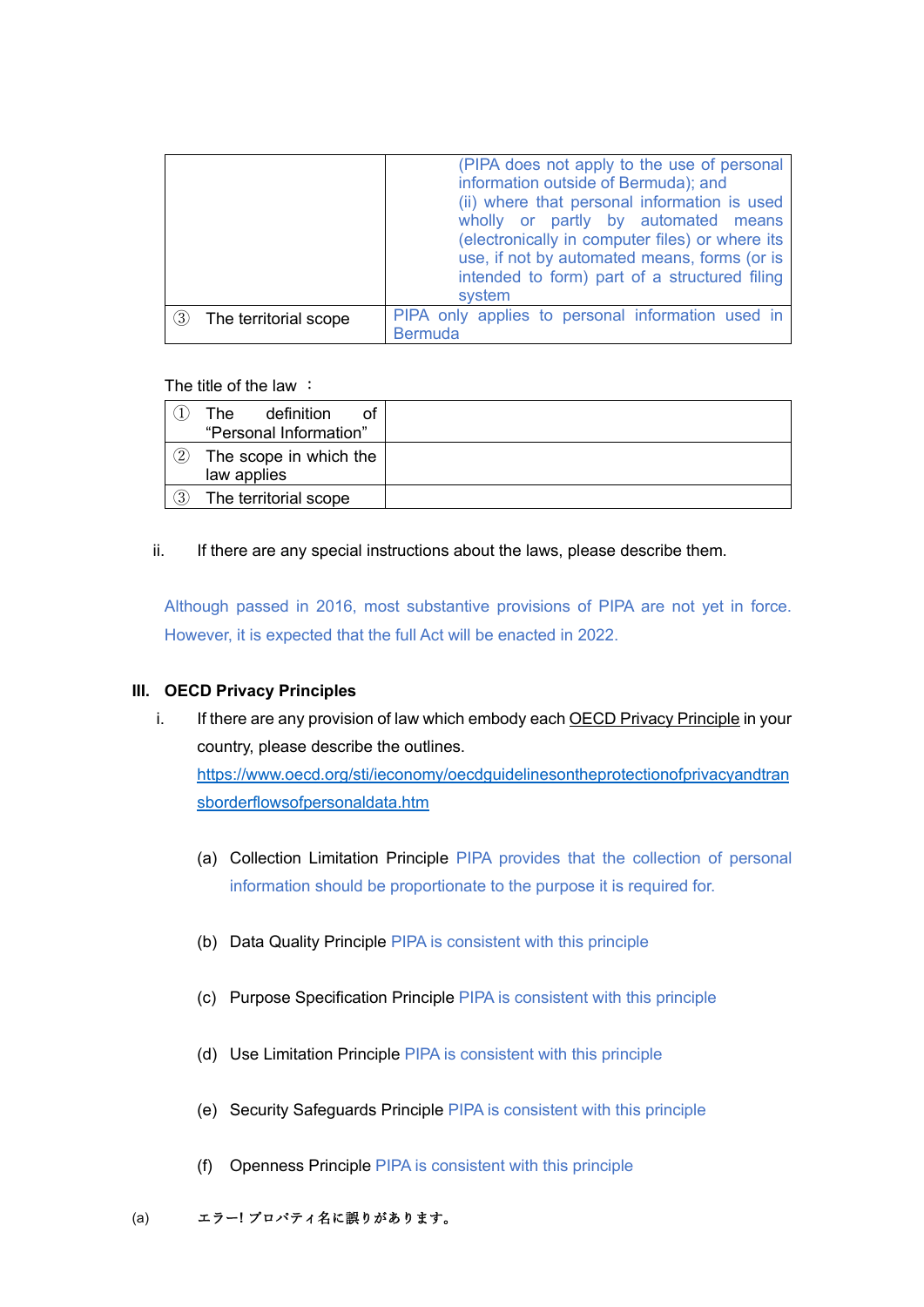- (g) Individual Participation Principle PIPA is consistent with this principle
- (h) Accountability Principle PIPA is consistent with this principle
- ii. If there are any sectors in which any laws exclude the application of each OECD Privacy Principle, please describe the outline.
	- (a) Collection Limitation Principle
	- (b) Data Quality Principle
	- (c) Purpose Specification Principle
	- (d) Use Limitation Principle
	- (e) Security Safeguards Principle
	- (f) Openness Principle
	- (g) Individual Participation Principle
	- (h) Accountability Principle

PIPA does not specifically exclude any of the above principles. PIPA was not designed to replicate GDPR but is aimed at ensuring transparency, accuracy, proportionality and security in respect of an organisation's use of personal information in Bermuda, while providing a level of personal autonomy and control to individuals in respect thereof.

### **IV. Data Localization and Government Access**

In your country, are there any systems having an impact on the rights of data subjects such as comprehensive government access to personal data or Data Localization? If yes, please describe them. No

#### **V. The Data Protection Authority**

If there is the data protection authority, please write down the name and address of the

#### (a) エラー**!** プロパティ名に誤りがあります。